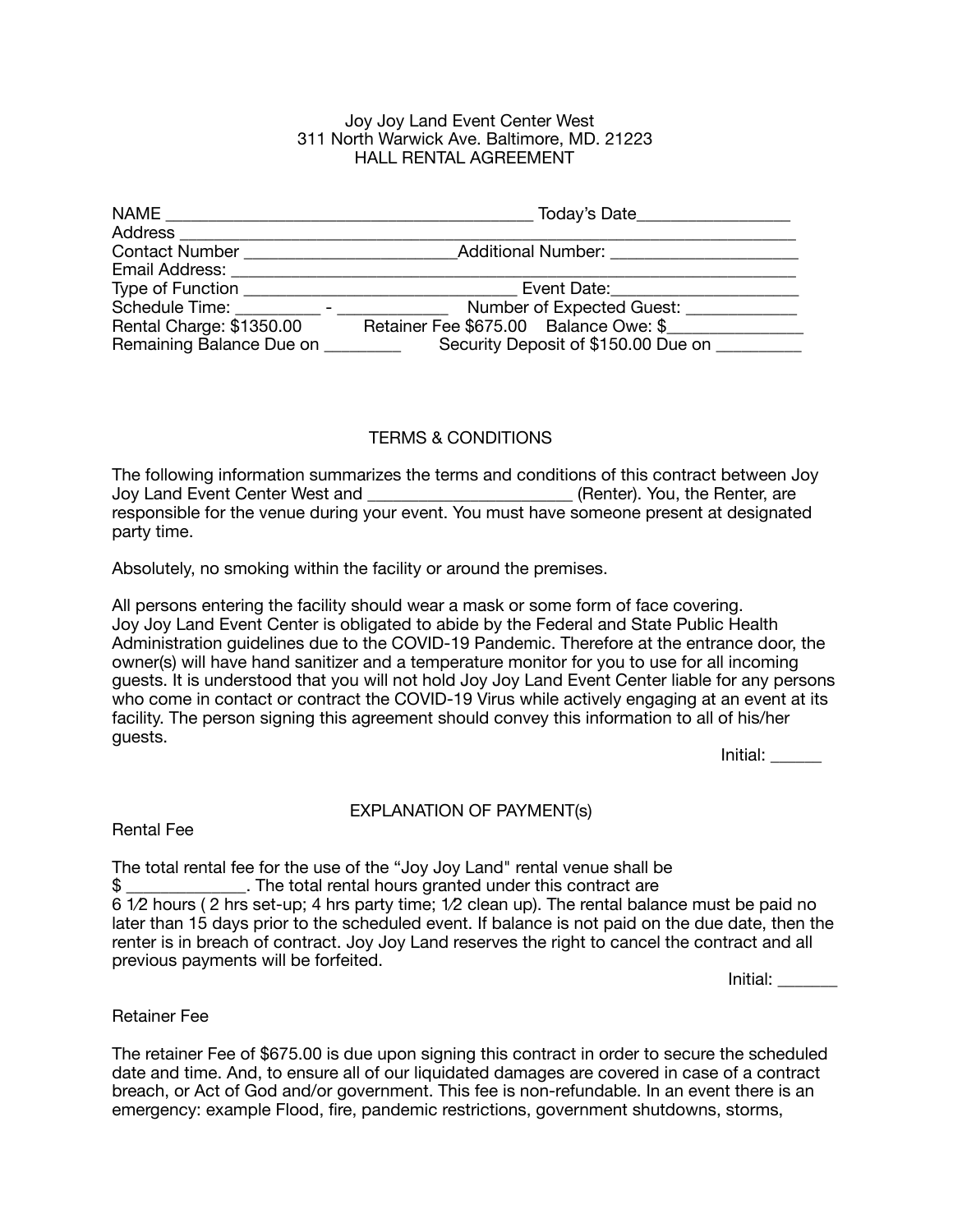including but not limited to snow, tornado, or hurricanes, the retainer fee is still non-refundable. Joy Joy Land will allow the Renter to reschedule your event for another day.

 Initial: \_\_\_\_\_\_

### Security Deposit

The Renter understands that the security deposit of \$150.00 is due within 10 days of signing your contracts. The security deposit is refundable after a complete inspection of the venue/property for cleanliness/damages and if your event ends on time. If there is any damage to any property(s) of Joy Joy Land Event Center West or if Renter goes over allotted time, the Renter is in breach of contract; therefore, the security deposit will be forfeited and additional charges may apply.

Initial: \_\_\_\_\_

# DECORATlON OF THE HALL

Hall will be available 2 hours before the scheduled event time of warefore, you will be allowed access to the facility at \_\_\_\_\_\_\_. Setup is the responsibility of the Renter, unless a special request for decoration services have been contracted.

\*\*Absolutely No Confetti or Glitter.

\*\*No hanging of any form of decorations on walls.

\*\*Any damage occurring during an event will be the responsibility of the Renter

of this contract and will be a breach of contract and your security deposit will be forfeited.

Joy Joy Land will provide tables and chairs for your event.

Additional Available Items Per Request: Linen and chair covers are available for an additional charge of \$10.00 per table and \$2.00 per chair. Included in your linen rental are complimentary food table cloths, head table cloth and gift table cloth in black or white.

Specialty linen is an additional fee of \$20.00 each ( Velvet, Satin, Payette, Sequin). Please see the price list for additional cost and add ons.

# VACATING THE PREMISES

Renter will be responsible for cleanup and will take place no longer than 1⁄2 hour after the scheduled event. Cleanup includes all decorative items, floor cleaning and trash removal. All guest(s) should vacate the premises, and clean up should be done by your designated time

 Initial: \_\_\_\_\_

 Initial: \_\_\_\_\_

# **TERMINATION**

\_\_\_\_\_.

Joy Joy Land shall have the right to terminate this Contract if for any reason it's determine that the facility will violate the health and safety of the Renter and his/her guests.

Joy Joy Land will also have the right to terminate this Contract if upon the occurrence of any of the following:

(a) Any violation of the terms of this Contract, by either party;

(b) The behavior(s) of the invited guest/guests during the event becomes out of control; or

(c) Either parties' inability to perform in accordance with this Contract

 Initial: \_\_\_\_\_\_